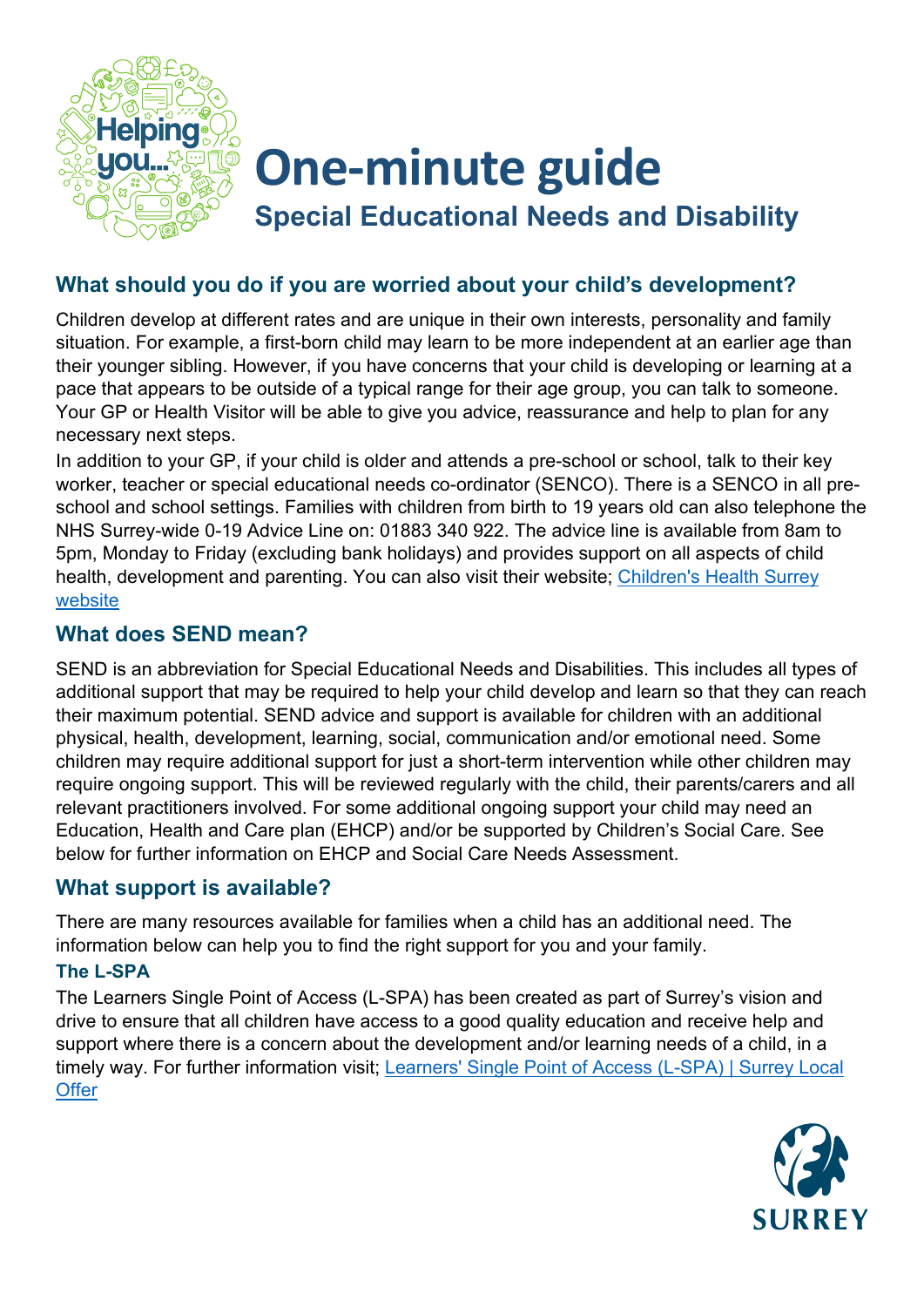

# **One-minute guide Special Educational Needs and Disability**

#### **The Local Offer website**

The Local Offer website is an online hub for 0 to 25 year olds with special educational needs or disability that live in Surrey. The website includes a directory of services, resources and activities as well as information on finding the right childcare, accessing education and training, post 16 support and independent living, finance and transport information. Please visit; [Surrey Local Offer](https://www.surreylocaloffer.org.uk/kb5/surrey/localoffer/home.page)

#### **Short Break Grants**

Surrey County Council funds voluntary organisations and SEND schools to provide short break services, including after school clubs, holiday schemes, home-care and more. Please see their leaflet for further information; [Short Breaks leaflet \(PDF\)](https://www.surreycc.gov.uk/__data/assets/pdf_file/0011/169526/CS3675-Short-Breaks-Leaflet-February-2018.pdf)

#### **Online Parenting Programmes**

There are free online parenting courses from understanding pregnancy to understanding teenagers, including Understanding your child with additional needs. Use the passcode ACORN to access this programme at: [Online Learning \(heiapply.com\)](https://inourplace.heiapply.com/online-learning/)

#### **Support for Siblings**

Family life can be a bit different for children and young people when their brother or sister has special educational needs and/or disabilities. Things like going out for the day or getting enough sleep might be more of a challenge and this can be hard for siblings to cope with. For information on help and advice both locally and online visit; [Support for siblings and young carers on Surrey](https://www.surreylocaloffer.org.uk/kb5/surrey/localoffer/advice.page?id=ZJI1KWqWGFo)  [Local Offer](https://www.surreylocaloffer.org.uk/kb5/surrey/localoffer/advice.page?id=ZJI1KWqWGFo)

#### **SEND Advice Surrey**

Every local authority must provide an information, advice and support service in their area. They offer impartial, confidential and free support to empower parents, children and young people to fully participate in discussions and make informed decisions regarding their care, support and education. They offer telephone and email support provided by SEND trained advisors, face to face support by trained advisors and volunteers and can attend meetings, training and events (where staff permitted) For further information visit; **SEND Advice Surrey website** or contact them by telephone; 01737 737 300 or email; SENDAdvice@surreycc.gov.uk

#### **Education Health and Care Plan (EHCP)**

Most children and young people with SEND are supported in mainstream early years settings, schools and colleges, without an EHC plan. Where parents have concerns about their child or young person's progress, despite receiving high quality SEN support, it's important to have a conversation with the school and to share these concerns. You can also talk to your child's nursery or early years setting, if your child is under 5. Similarly, if your son/daughter is at College, you should talk to the relevant professional at the College. Only a very small number of children/young people aged 0-25 have an EHC plan across the country (about 3%). These are the